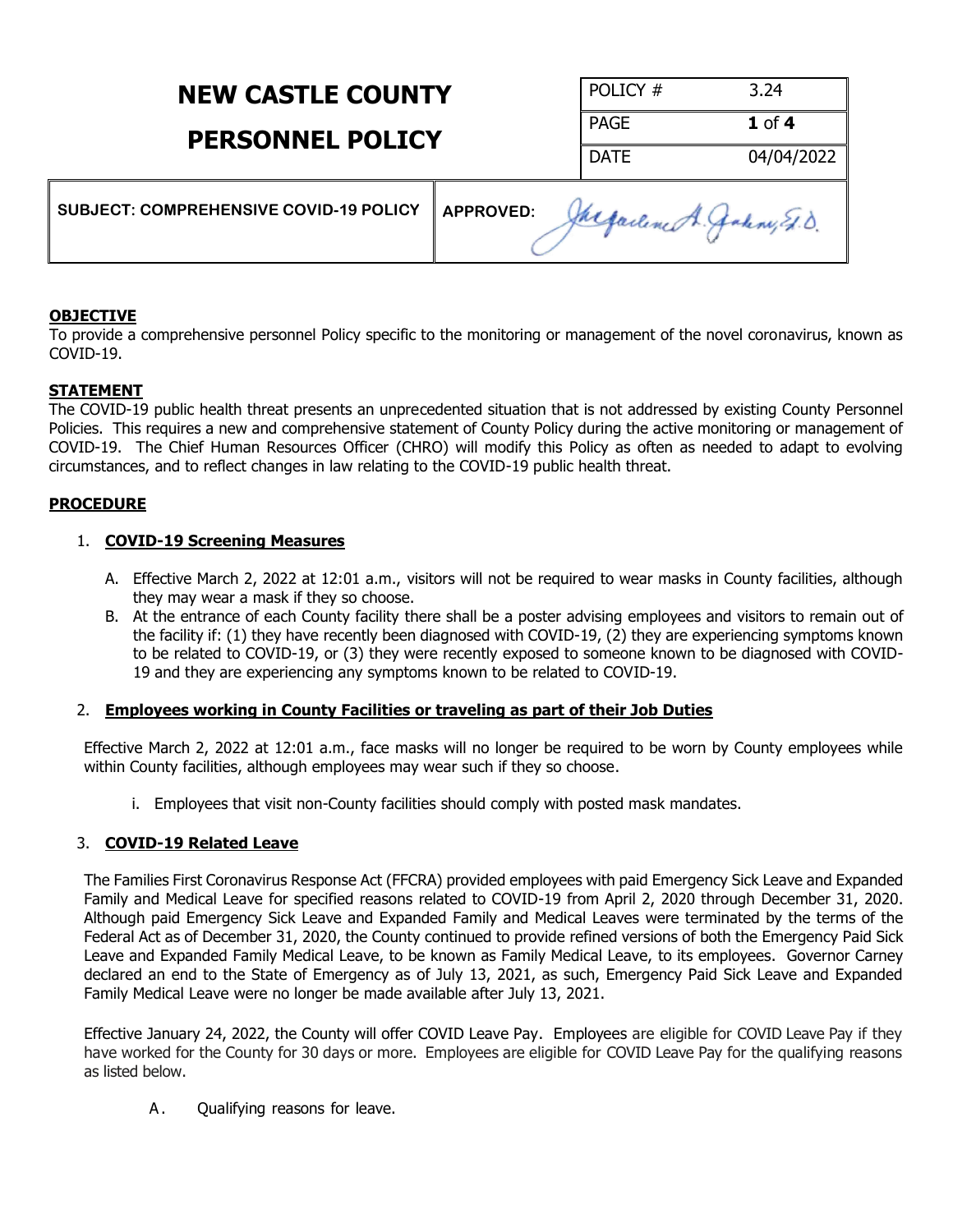## **NEW CASTLE COUNTY**

## **PERSONNEL POLICY**

| POLICY#     | 3.24       |
|-------------|------------|
| I PAGE      | $2$ of $4$ |
| <b>DATE</b> | 04/04/2022 |

| SUBJECT: COMPREHENSIVE COVID-19 POLICY   APPROVED: | Jacqueline A. Jakny E.D. |
|----------------------------------------------------|--------------------------|
|----------------------------------------------------|--------------------------|

The employee does not have the ability to telecommute and has been directed by Risk Management that they cannot report to work because:

- i. The employee has been diagnosed with COVID-19;
- ii. The employee has been identified as a close, personal contact of an individual diagnosed with COVID; or
- iii. The employee is experiencing symptoms of COVID-19.
- B. Maximum amount and duration of COVID Leave Pay.
	- i. Qualified employees may receive up to two (2) weeks of COVID Leave Pay (the two weeks being dependent on your work schedule ie 35 hours per week may receive up to 70 hours of COVID Leave Pay) in a twelve (12) month period. The maximum amount of covered occurrences is three (3).
	- ii. For qualifying reason i., the employee shall test on day 5 post-positive test and report the results of the same to Risk Management immediately via email to [stephanie.tickle@newcastlede.gov.](mailto:stephanie.tickle@newcastlede.gov) If the County has rapid tests available, the employee must take a rapid test on day 5.
	- iii. For qualifying reason ii., the employee shall test on day 5 post-exposure and report the results of the same to Risk Management immediately upon receipt via email to [stephanie.tickle@newcastlede.gov.](mailto:stephanie.tickle@newcastlede.gov) If the County has rapid tests available, the employee must take a rapid test on day 5. The maximum amount of leave pay for each occurrence being five (5) days.
	- iv. For qualifying reason iii., the employee shall test on the first day that the employee is seeking leave pay and report the results of the same to Risk Management immediately upon receipt via email to [stephanie.tickle@newcastlede.gov.](mailto:stephanie.tickle@newcastlede.gov)
- C. Requesting COVID Leave Pay.

Employees who request COVID Leave Pay must submit the required form (**APPENDIX B** of this policy) through their supervisor and General Manager to the Office of Human Resources. Requests will be reviewed by the Office of Human Resources to confirm eligibility for leave and processing.

#### 4. **Returning to Work after COVID-19 Illness or Risk of Illness**

A. Regardless of an employee's vaccination status, an employee meeting any of the criteria listed below shall immediately report such status to Risk Management. The criteria are: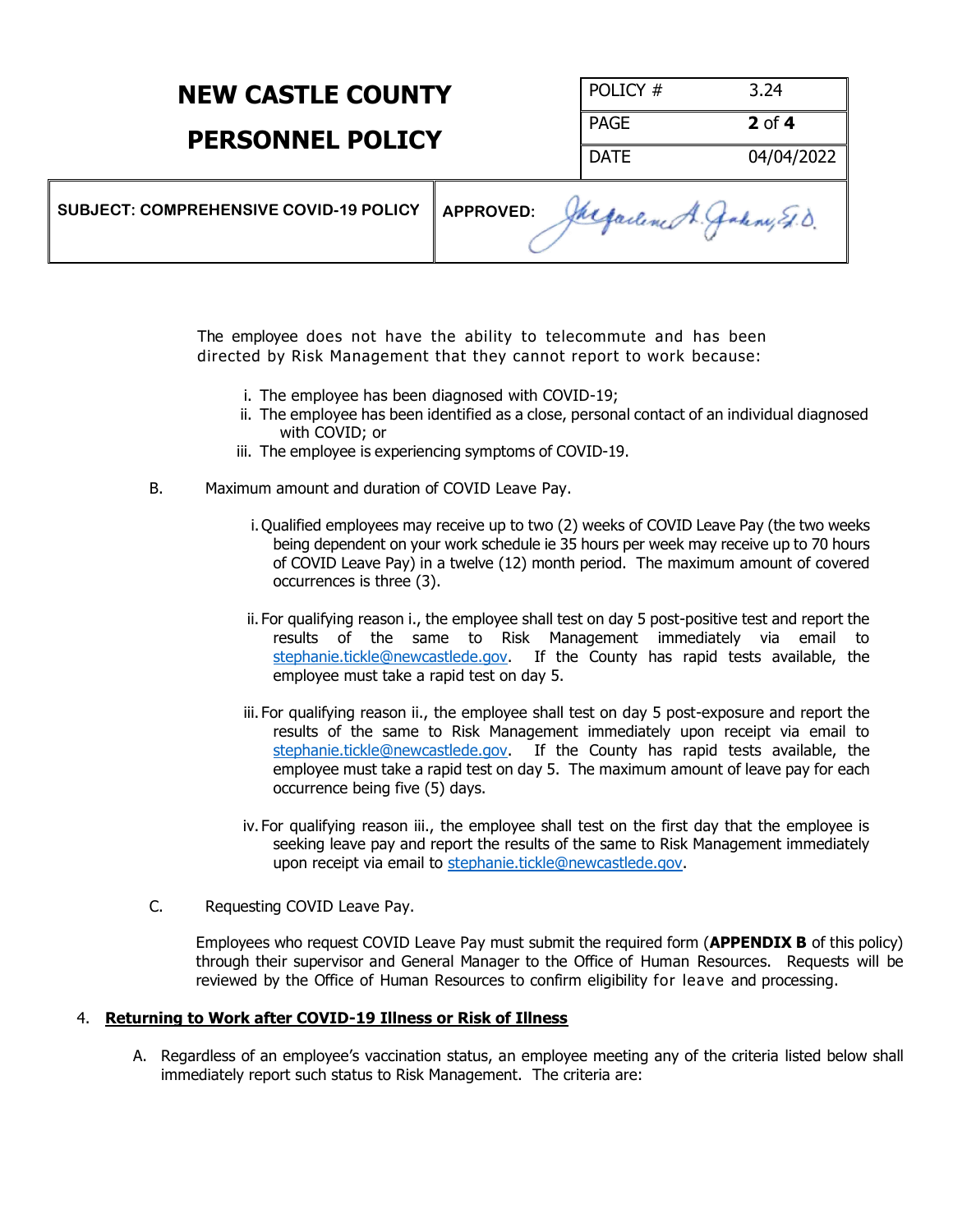# **NEW CASTLE COUNTY**

## **PERSONNEL POLICY**

| POLICY #    | 3.24              |
|-------------|-------------------|
| PAGE        | $3$ of $4$        |
| <b>DATE</b> | 04/04/2022<br>- 1 |

| SUBJECT: COMPREHENSIVE COVID-19 POLICY | <b>APPROVED:</b><br>Jacqueline A. Galeny E.D. |
|----------------------------------------|-----------------------------------------------|
|----------------------------------------|-----------------------------------------------|

- i. The employee has been diagnosed with COVID-19.
	- i. Risk Management shall request that the employee immediately cease work and remain home until at least 10 calendar days post positive testing.
		- 1. If 5-days after testing positive an employee (1) is asymptomatic and (2) has tested negative, with a PCR or Rapid test, the employee may return to work after receiving Risk Management's approval. Employees that return to work before the expiration of the initial 10-day post positive test period will need to wear a mask at all times, with no exception, for the remaining portion of the 10-day post-positive test period.
- ii. The employee is currently displaying two or more of the following symptoms which have not been diagnosed by a medical professional as being associated with a non-coronavirus affliction: Fever of 99.5 degrees or more; chills; coughing; shortness of breath or difficulty breathing; fatigue; muscle or body aches; headaches; loss of taste or smell; sore throat; congestion or runny nose; nausea or vomiting; or diarrhea.
	- i. Risk Management shall request that the employee immediately cease work in County facilities and remain out of County facilities until either he/she supplies a negative test result (PCR), or is approved by a medical provider to return to work, or 5 days has expired since the symptoms began and the employee is now reporting to be asymptomatic and has tested negative with a Rapid Test on day-5 post development of symptoms.
- iii. The employee, regardless of vaccination status, was in close, personal contact with someone known to have been diagnosed with COVID-19.
	- i. Risk Management shall request that the employee immediately cease work in County facilities and remain out of County facilities until either he/she supplies a negative test result, PCR or Rapid, from a specimen that was taken at day 5 post-exposure.
- B. Any employee returning to work after being instructed to self-isolate or missing any time from work as a result of the COVID-19 public health threat must complete the Self-Affirming Fitness for Duty Certification Form located at **APPENDIX A** of this Policy and submit it to Risk Management before being permitted to return to work. The Form can be completed and submitted electronically with an electronic signature.
- C. Exceptions to 5(A) may be made in accordance with the Delaware Health and Social Services Division of Public Health recommendations for managing "Healthcare Personnel". These exceptions will be applicable to Division of Emergency Medical Services medical professional staff only.
- 5. This Personnel Policy is solely an expression of the County Policy and shall not give rise to any independent employment rights expressed or implied. This Policy may be modified at any time in the complete discretion of the County.

### 6. **Employees Claiming Violation of County, State, or Federal Employment Law**

An employee who is concerned that the County or one of its employees is violating County, State or Federal Employment Law, is encouraged to notify the County Attorney Wilson Davis at [wilson.davis@newcastlede.gov](mailto:wilson.davis@newcastlede.gov) and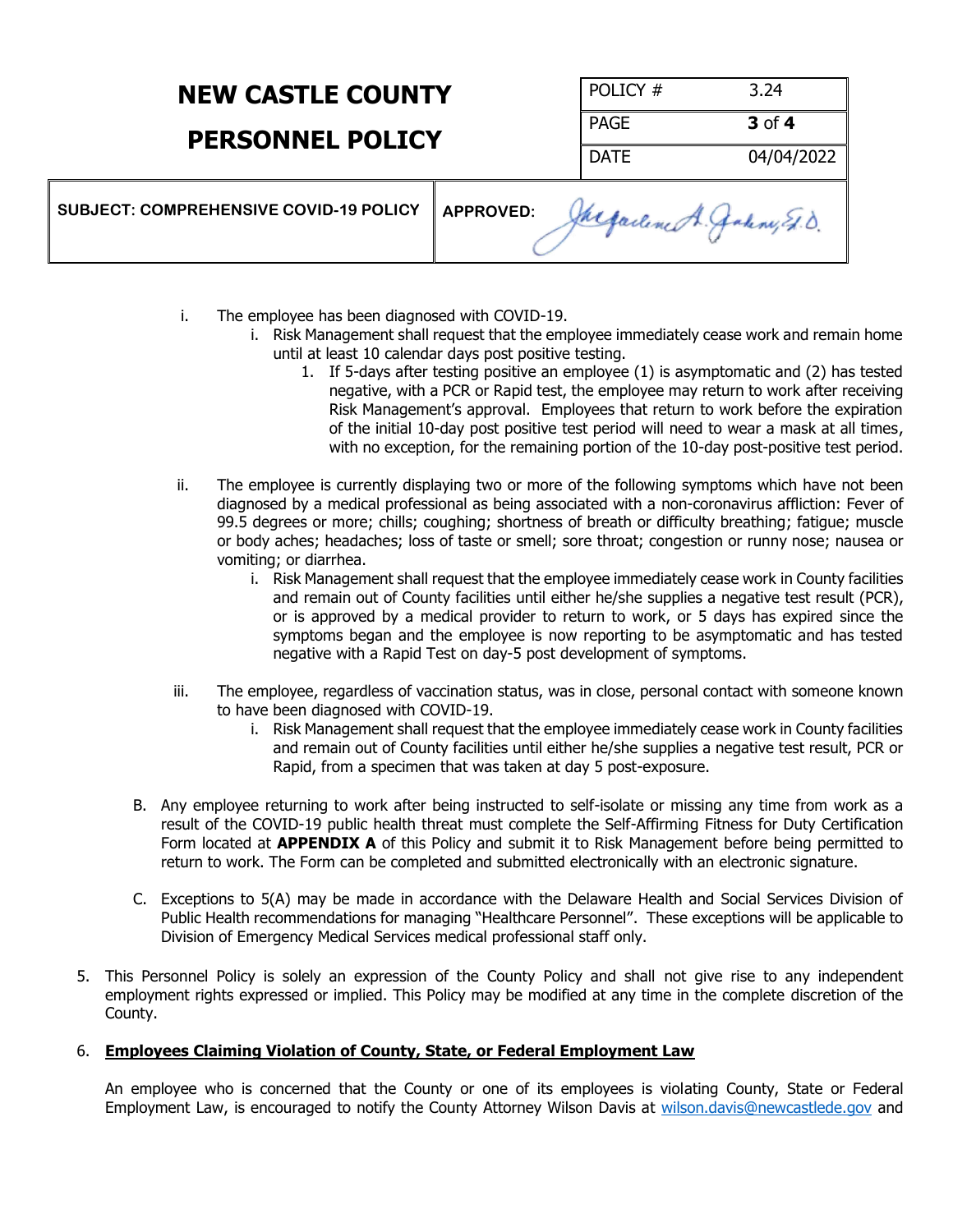| <b>NEW CASTLE COUNTY</b><br><b>PERSONNEL POLICY</b> |                  | POLICY #                | 3.24       |
|-----------------------------------------------------|------------------|-------------------------|------------|
|                                                     |                  | <b>PAGE</b>             | 4 of 4     |
|                                                     |                  | <b>DATE</b>             | 04/04/2022 |
| <b>SUBJECT: COMPREHENSIVE COVID-19 POLICY</b>       | <b>APPROVED:</b> | Megarline A. Jakny E.D. |            |

Assistant County Attorney, Laura Hay at [laura.hay@newcastlede.gov](mailto:laura.hay@newcastlede.gov), so that the employee's concern(s) may be timely addressed.

Established: 04/06/2020 Revised: 05/13/2020 Revised: 05/27/2020 Revised: 07/17/2020 Revised: 11/20/2020 Revised: 12/11/2020 Revised: 01/01/2021 Revised: 02/01/2021 Revised: 02/11/2021 Revised: 02/26/2021 Revised: 03/30/2021 Revised: 05/01/2021 Revised: 05/28/2021 Revised: 07/13/2021 Revised: 08/04/2021 Revised: 01/04/2022 Revised: 01/24/2022 Revised: 03/01/2022 Revised: 04/04/2022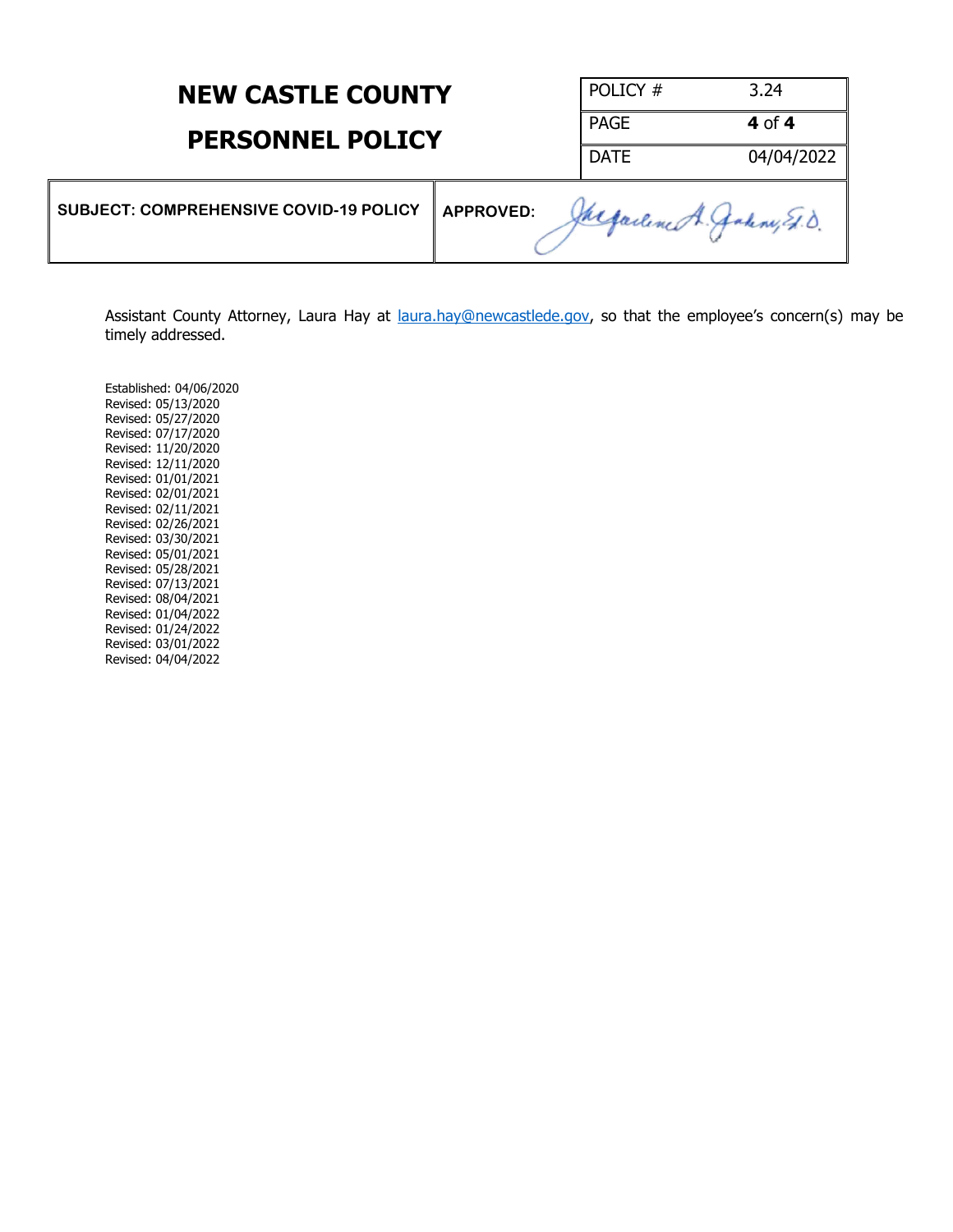

## **SELF‐AFFIRMING FITNESS FOR DUTY CERTIFICATION FORM – COVID‐19**

Pursuant to the County's COVID‐19 policy, all individual returning to work after missing anytime from work as a result of the COVID‐ 19 pandemic must complete the following form. This form, once completed, must be returned to the County's Office of Risk Management before you can return to the workplace and/or resume any work duties. Failure to return the completed form may result in a delay or denial of your return to the workplace or ability to perform any work duties. Please note that this form may be completed in an electronic format and executed with an electronic signature. PLEASE COMPLETE THE FOLLOWING:

I, \_\_\_\_\_\_\_\_\_\_\_\_\_\_\_\_\_\_\_\_\_\_\_\_\_\_\_\_ [insert name], a New Castle County employee or contractor, have:

Check applicable box:

- $\bigcap$  recently been in close, personal contact for prolonged periods of time without a face covering to someone diagnosed with the coronavirus (COVID‐19).
- recently been in quarantine or otherwise removed from general contact with others due to exposure (or potential exposure) to the coronavirus (COVID‐19).
- recently experienced symptoms that may be related to COVID-19.
- been diagnosed with COVID-19.
- o Other (please specify): \_\_\_\_\_\_\_\_\_\_\_\_\_\_\_\_\_\_\_\_\_\_\_\_\_\_\_\_\_\_\_\_\_\_\_\_\_\_\_\_\_\_\_\_\_\_\_\_\_\_\_\_\_\_\_\_\_\_\_\_\_\_\_

Please answer, fully and completely, the questions below.

- 1. I am fully vaccinated, meaning boosted, or completed the primary series of Pfizer or Moderna vaccine within the last six (6) months, or completed the primary series of J&J vaccine within the last 2 months.  $Yes$  No
- 2. I have been without a fever for the last 24 hours. ) Accurate  $\bigcup$  Not Accurate
- 3. I have not had a combination of any of the following symptoms in the last 24 hours: Fever or chills, Cough, Shortness of breath or difficulty breathing, Fatigue, Muscle or body aches, Headache, Loss of taste or smell, Sore throat, Congestion or runny nose, Nausea or vomiting, or Diarrhea.

| dle                            | NO.<br>. |
|--------------------------------|----------|
| -<br>`omments <sup>.</sup><br> |          |

- 4. I tested negative for COVID-19.  $\bigcup_{N/A}$   $\bigcup_{N/A}$  Yes (date  $\bigcup_{I}$   $\bigcup_{I}$  )  $\bigcup_{N0}$
- 5. It has been 10 days since I've tested positive for COVID-19.  $\bigcup N/A$   $\bigcup Y$ es  $\bigcup N$ o If "No", please provide detail as to why the 10-day quarantine is not necessary in your situation. (specify below) \_\_\_\_\_\_\_\_\_\_\_\_\_\_\_\_\_\_\_\_\_\_\_\_\_\_\_\_\_\_\_\_\_\_\_\_\_\_\_\_\_\_\_\_\_\_\_\_\_\_\_\_\_\_\_\_\_\_\_\_\_\_\_\_\_\_\_\_\_\_\_\_\_\_\_\_\_\_\_\_\_\_\_\_\_\_

\_\_\_\_\_\_\_\_\_\_\_\_\_\_\_\_\_\_\_\_\_\_\_\_\_\_\_\_\_\_\_\_\_\_\_\_\_\_\_\_\_\_\_\_\_\_\_\_\_\_\_\_\_\_\_\_\_\_\_\_\_\_\_\_\_\_\_\_\_\_\_\_\_\_\_\_\_\_\_\_\_\_\_\_\_\_

I, \_\_\_\_\_\_\_\_\_\_\_\_\_\_\_\_\_\_\_\_\_\_\_\_\_ [insert name], certify that the above information is accurate and correct to the best of my

knowledge and belief.

Signature of Employee *Signature of Employee Printed Name of Employee* 

Date:

RETURN FORMS and DIRECT QUESTIONS TO: Stephanie Noble Tickle, Risk Manager, New Castle County at stephanie.tickle@newcastlede.gov

\_\_\_\_\_\_\_\_\_\_\_\_\_\_\_\_\_\_\_\_\_\_\_\_\_\_\_\_\_ \_\_\_\_\_\_\_\_\_\_\_\_\_\_\_\_\_\_\_\_\_\_\_\_\_\_\_\_\_\_\_